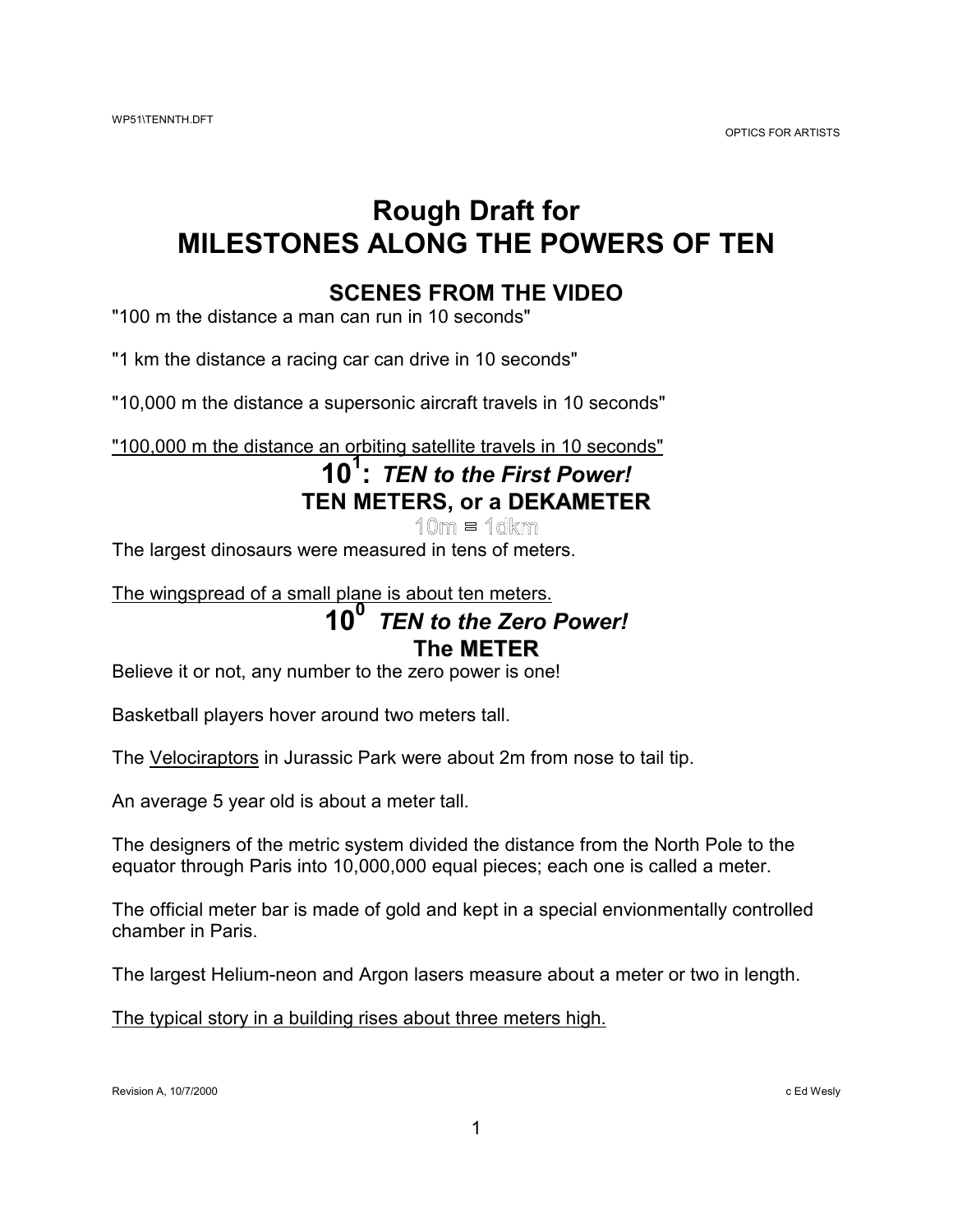### **10-1** *TEN to the Negative First Power!* **A Tenth of a Meter, or the DECIMETER**

 $.1m = 1dm$ :  $10dm = 1m$ 

The term decimeter, dm is not commonly used. Many common items are about a decimeter long, approximately the width of a hand, like laser pointers, BIC lighters, halfused pencils, etc.

# **10-2,** *TEN to the Negative Second power!* **A Hundredth of a Meter, or CENTIMETER**<br> **O**1m = 1cm; 10cm = 1m

This is the most common metric unit for measurement. It is slightly under a half an inch, or about the width of a finger.

Holographic film and plate sizes, since they are made in Belgium, come in centimeter proportions; 20 by 25, 30 by 40, 50 by 60, and meter square. (Approximately 8" by 10", 12" by 16", 20" by 24", and 40" square.)

## **10-3** *TEN to the Negative Third Power!* **A thousandth of a meter, or a MILLIMETER**

 $.001m = 1mm$ ; 1000mm = 1m

A millimeter, mm, is the finest division on the typical meter stick. It allows finer precision in measurement than a centimeter.

Most camera lenses' focal lengths are measured in millimeters.

ELECTROMAGNETIC RADIATION with wavelengths of millimeters (frequency of 3.33 x 10<sup>11</sup> or 333 GigaHertz) are called Millimeter Waves, and are in the microwave family. They are generated by HARMONIC GENERATORS and **MASERS**, are highly directional, and are transmitted and received by **ANTENNAE**, usually dish-shaped.

#### **10-4** *TEN to the Negative Fourth Power!* **A ten-thousandth of a meter, or HUNDREDS OF MICRONS**  $.0001$  m = 100 um

If the finest division on the typical meter stick, the millimeter is divided into ten equal parts, then we see this order of magnitude. Small but still easy enough to see items like needles and pins, the thickness of rubberbands, paper clips, thick cardboard, etc.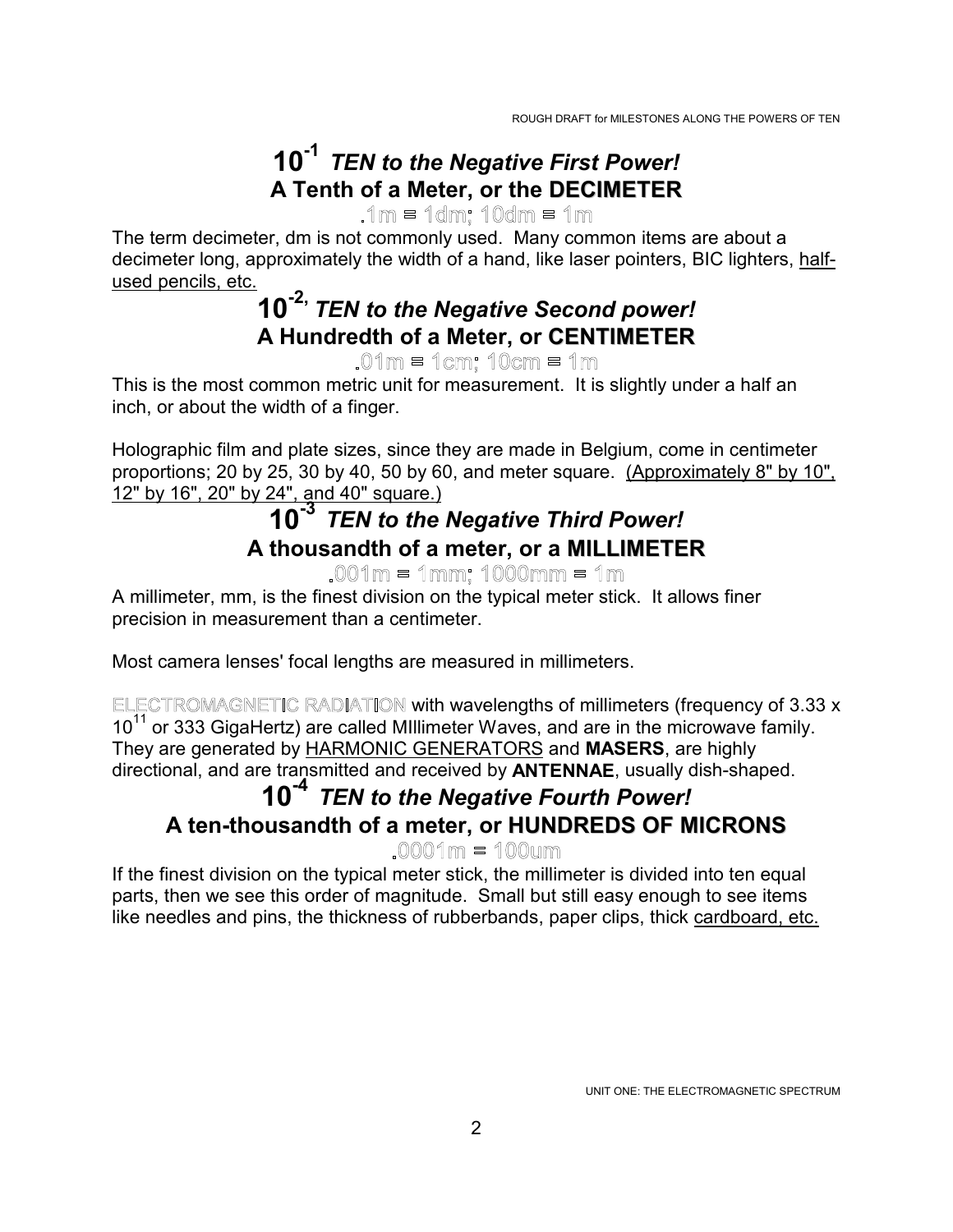### **10-5** *TEN to the Negative Fifth Power!* **The Hundred-Thousandth Part of a Meter, or TENS OF MICRONS**

 $.00001$  m = 10 um

"red blood cells and a ruffly lymphocyte"

Although somewhat visible to the unaided eye, most objects on this scale need to be observed with magnifying glasses or microscopes.

The diameter of a **human hair** varies from 30 to 80 microns, depending on the color of the hair and what part of the body it comes from.

A **white blood cell** is about 10 microns in diameter, along with other microscopic creatures. (The "ruffly lymphocyte" in the video!)

A **resolving power** of *100 lines per millimeter* mean that the pair of bars on the **Resolution Target** are 10 microns big.

With our body temperature of **313 Kelvin**, the dominant *black-body radiation* of the *human body* is at **10.6 microns**. Some animals, most notably the *pit viper*, have special organs adapted to be sensitive to these wavelengths.

**ELECTROMAGNETIC RADIATION** with wavelengths of tens of microns (frequency of 3.33 x 1014 or 33 TeraHertz) are called *Far Infrared Waves*, of course in the **Infrared** Family. Anything that is warm radiates this energy, and it can be detected by our skin, and measured by instruments like **Bolometers**, and imaged by **Thermal Cameras**.

# **10-6** *Ten to the Negative Sixth Power!* **A Millionth of a Meter, or the MICRON**

 $.000001$ m = 1um; 1.000.000um = 1m

A red blood cell is about 7 microns in diameter.

The coating on a holographic plate is about 7 microns thick. A black and white photographic emulsion's thickness is between 3 and 7 microns; a color emulsion is about 15 to 25 micrrons. A very high speed film, like for X-Ray work, could have a mean grain size of about a micron.

**ELECTROMAGNETIC RADIATION** with wavelengths of microns are called *Intermediate Infrared Waves*, of course in the **Infrared** Family. Anything that is warm radiates this energy, and it can be detected by our skin, and measured by instruments like **Bolometers**, and imaged by **Thermal Cameras**, like the **Far Infrared Waves**. **Photographic Film** is not sensitive to these wavelengths, but some **CCD Chips** used